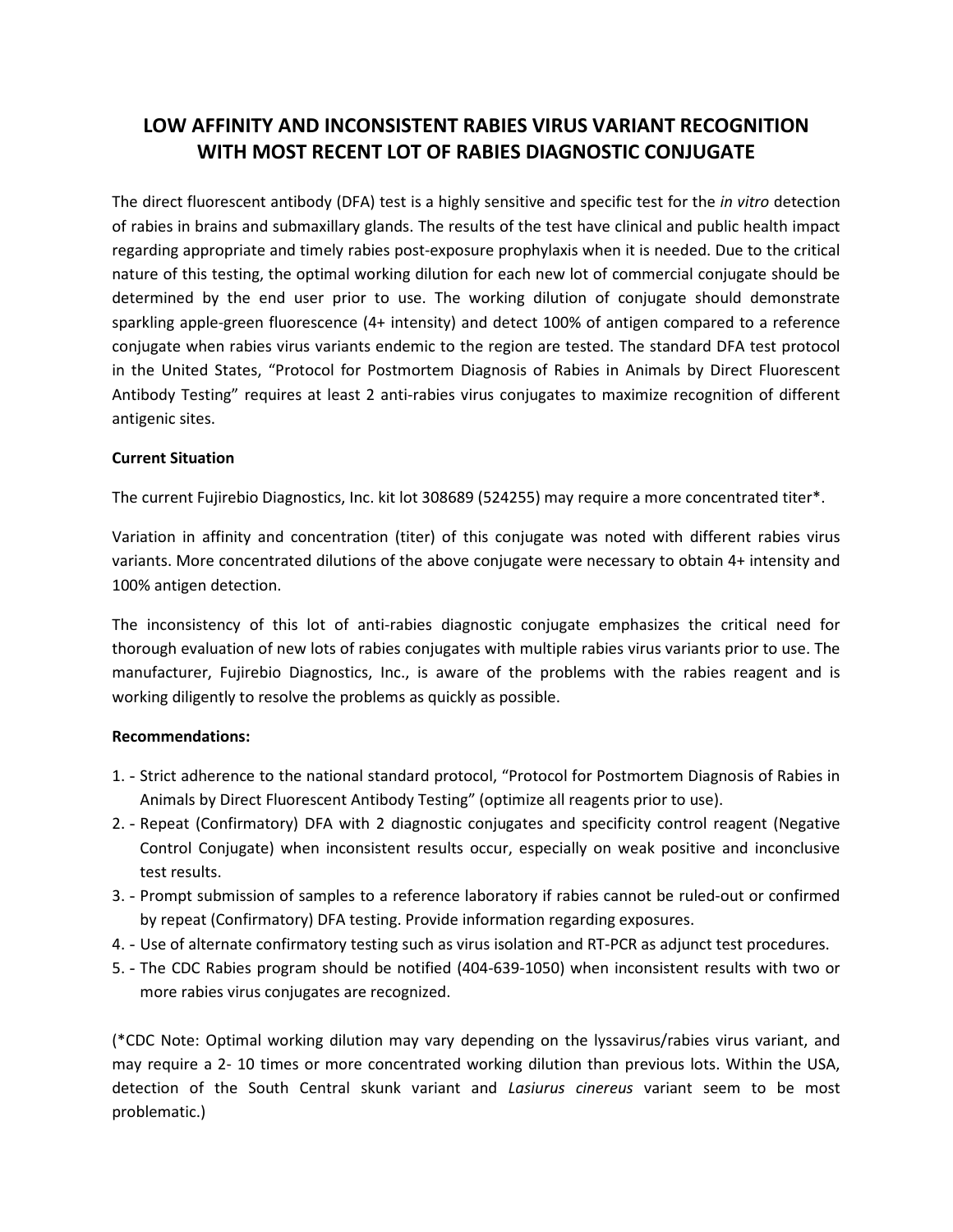## SHORTAGE OF ANTI-RABIES CONJUGATES

 Due to the delayed release of the current Fujirebio Diagnostics, Inc. kit lot 308689 (524255), and the inability of EMD Millipore Corp. to meet the increase demand for alternative products Cat# 5500 and 6500, an international shortage of anti-rabies conjugates has occurred. These conjugates are essential since the standard DFA protocol requires at least 2 anti-rabies virus conjugates in every test to maximize recognition of different antigenic sites. Fujirebio Diagnostics, Inc. should have product available before the end of June, and EMD Millipore Corp. early July. Some laboratories who are currently using the Fujirebio Diagnostics, Inc. conjugate kit lot 308372 (523486) which will expire at the end of June 2015 may be waiting until July for in-date products.

#### Recommendations:

- 1. Laboratories which have a surplus of in-date conjugate from Fujirebio Diagnostics, Inc. or EMD Millipore Corp. could loan a vial of conjugate to a rabies laboratory within the same state or nearby states. Please ask the supervisor, laboratory director or state epidemiologist to make inquiries, if necessary.
- 2. A lab contingency plan may be to send samples for testing to an alternate lab within the state or region.
- 3. If there is no available source of in-date anti-rabies conjugate, and no contingency plan to send testing to an alternate lab, an option for this urgent situation only, might be re- titration and revalidation of the expired lot of conjugate. Discontinue the use of the outdated conjugate when an in-date product is available. (See re-validation procedure attached.)